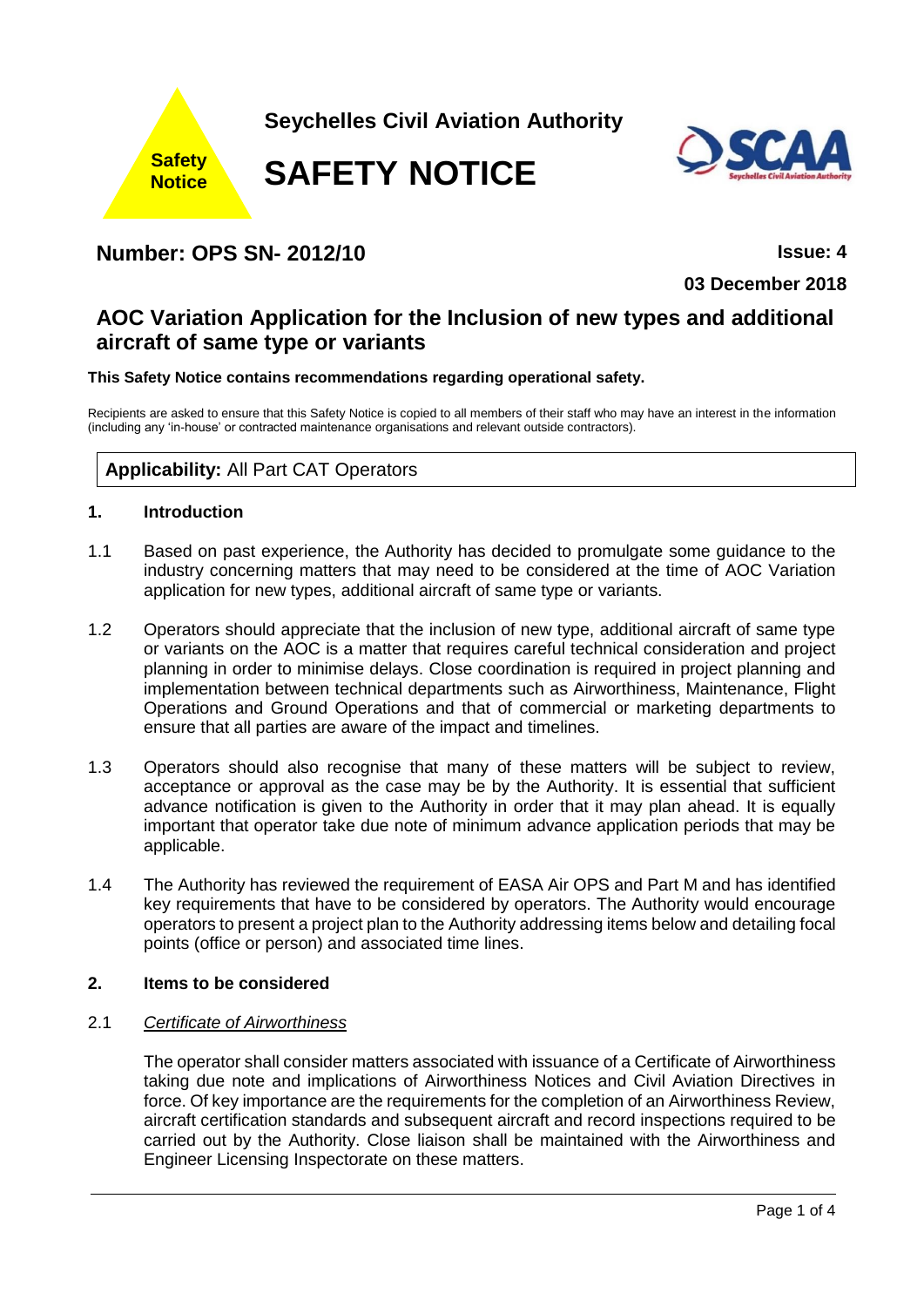#### 2.2 *Minimum Equipment List (MEL)*

The operator shall consider the requirement for a MEL (if applicable) and give due consideration to the time required to produce the document and have it reviewed and approved by the Authority.

#### 2.3 *Compliance Control and Monitoring System*

The operator shall consider arrangements concerning the manner in which Compliance Control will be undertaken by the relevant operational department and in addition the independent Compliance Monitoring programme.

#### 2.4 *Certificate of Registration*

The operator shall consider matters associated with issuance of a Certificate of Registration taking due note of other associated matters such as application for ELT registration and Mode S codes. In the case of ELT Registration due consideration should be given to the fact that the Authority has to interact with other national agencies.

#### 2.5 *Operations Manual*

A review of the Operations Manual shall be undertaken to ensure that information required to be specified is catered for. Typically, an addition of an aircraft or variation will involve some editorial amendments to Part A and may involve technical amendments to Part B and E. In cases where the aircraft is to serve new routes, amendments to Part C may be anticipated.

#### 2.6 *Operation in defined airspace with Reduced Vertical Separation Minima (RVSM)*

The operator shall consider that the RVSM operational approval is aircraft specific and the full application and associated submission shall be made prior to the AOC Variation.

#### *2.7 Operations in areas with specified navigation performance requirements*

The operator shall consider that the navigation specifications (BRNAV, RNP 10, RNP 1 etc…) required by the operator for various routes and destinations are aircraft specific and the full application and associated submission shall be made prior to the AOC Variation.

### 2.8 *Extended range operations with two-engined aeroplanes (ETOPS)*

The operator shall consider that the ETOPS approvals (if applicable) are based on airframe/engine combinations it currently operates. Due consideration shall be given to the impact of new airframe/engine combinations requiring prior non-ETOPS proving experience.

#### 2.9 *Low visibility operations – Aerodrome considerations*

If applicable, the operator shall consider the impact of new types or variants with regards to State approvals issued for the conduct of LVO.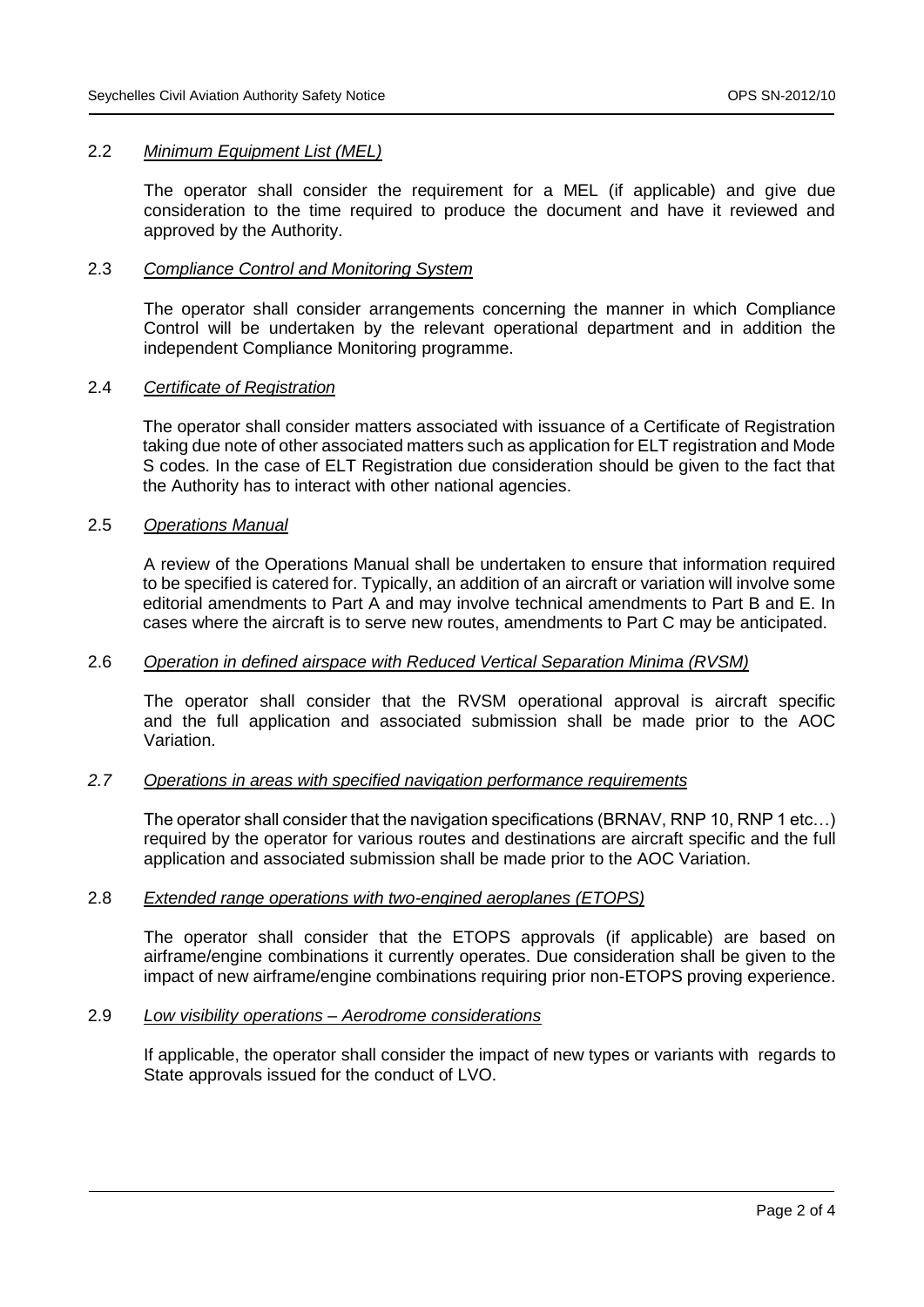#### 2.10 *Performance – General*

The operator shall consider the performance assessment relating to the appropriate Part CAT.POL Subpart, taking into account take-off, en-route and landing and engineout procedures.

#### 2.11 *Load Control*

The operator shall consider arrangements regarding basic weight determination, Dry operating Weight and associated indexes as well as formal amendments to Weight and Balance documents and promulgation to out stations.

#### 2.12 *Instruments, Data and Equipment*

The operator shall note the requirement to produce the Part CAT.IDE compliance statement. There may in some cases be a need to standardise the cabin safety equipment type and/or location in view of the restrictions imposed by ORO.CC.250 (number of types the cabin crew may operate).

#### 2.13 *Aeroplane Maintenance*

The operator shall consider Continuing Airworthiness Management Organisation responsibilities as per EASA Part M and any relevant Airworthiness Notices in force. In particular, consideration shall be given to matters such as the CAME review and amendments, maintenance arrangements and contracts, interface agreements, maintenance programme, LOPA and reliability programmes. Close liaison shall be maintained with the Airworthiness and Engineer Licensing Inspectorate on these matters.

#### 2.14 *Flight Crew*

The operator shall consider the requirements for conversion courses or differences training (as appropriate). In some cases, there may be a need for formal amendment to Part D.

#### 2.15 *Cabin Crew*

The operator shall consider the requirements for conversion courses or differences training (as appropriate). In some cases, there may be a need for formal amendment to Part D.

#### 2.16 *Cabin Crew - Operation on more than one type or variant*

Dependent on the cabin safety equipment types and location (see 2.16), the operator shall consider the restrictions on the number of types or variants that may be operated.

#### 2.17 *Operational Flight Plan*

The operator shall consider arrangements for the derivation of the necessary customised operational flight plans for its route network.

#### 2.18 *Aeroplane Technical Log*

The operator shall consider the arrangements for customised aeroplane technical logs as appropriate.